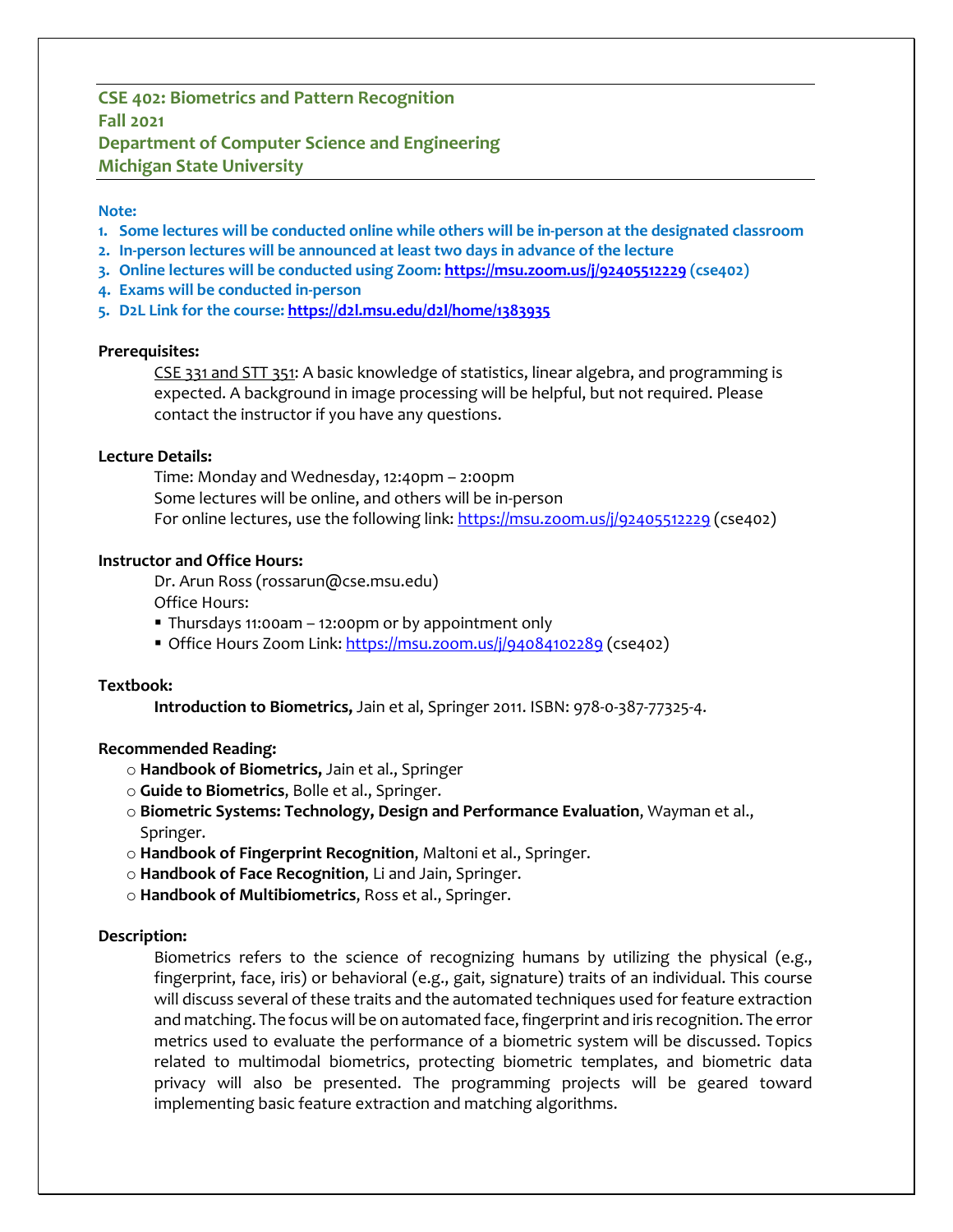# **Objectives:**

To equip students with a good knowledge of: (a) the design and working of a generic biometric system; (b) the features used to represent and match individual biometric traits; (c) the performance metrics used to evaluate a biometric system; (d) the socio-legal implications of biometrics. The concepts will be explained from a pattern recognition and image processing perspective.

# **Course Topics:**

- (a) Introduction:
	- What is Biometrics?
	- History of Biometrics
	- Applications
	- Biometrics as a Pattern Recognition System
	- Characteristics of a Biometric System
- (b) Performance Evaluation:
	- Error Rates
	- ROC, DET, CMC Curves
- (c) Feature Extraction and Matching:
	- Fingerprint Recognition
	- § Face Recognition
	- **■** Iris Recognition
- (d) Other topics:
	- § Multibiometrics
	- Security
	- Privacy

# **Grading:**

The *tentative* weight associated with each grading component is as follows:

- a. Homework 30%
- b. Project 45%
- c. Lab Exercise 5%
- d. Exam/Quiz 20%

Assignments and tests will be based on (a) topics covered during lectures, (b) PowerPoint files used in lectures, (c) contents of the textbook, and (d) reading material assigned by the instructor. Students are expected to take down notes during the lecture.

# **Grading Policy:**

- Assignments have to be turned in D2L before lecture begins on the due date. Late assignments will not be accepted.
- Make-up for exams will only be granted under exceptional circumstances. Instructor reserves the right to deny requests for make-up.